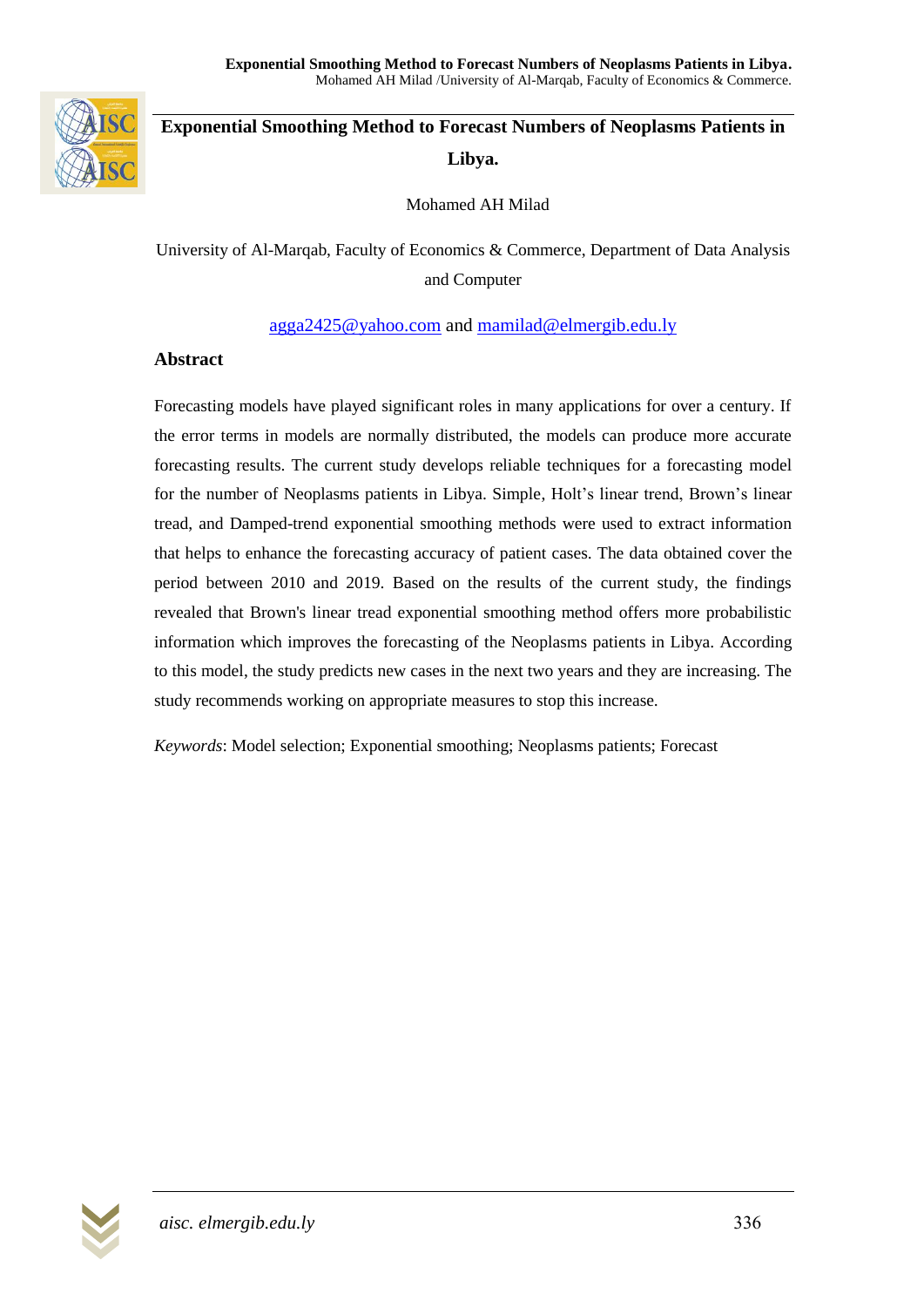### األهداف العالمية لمتنمية المستدامة ــــ الدول النامية بين تداعيات الواقع وتحديات المستقبل 2020 AISC

#### **Abbreviations**

SES refers to simple exponential something. HLTES refers to Holt's linear trend exponential smoothing. BLTES is Brown's linear trend. DTES refers to Damped trend exponential smoothing. ACF is Autocorrelation coefficients function. PACF refers to Partial Autocorrelation.

#### **Introduction**

 Over the past years, our beloved country has gone through a clear decline in all sectors, which requires a comprehensive vigil in all fields and economic activities, and this happens with the concerted efforts of researchers in all specialties to conduct studies and research that would reduce what afflicted the country pollution, diseases and pests that affected the health, agricultural, economic and industrial aspects as well. Therefore, this study came to deal with its importance at the developmental level, as it means the human age, which falls on the responsibility of building, ages, and keeping pace with progress and civilization development. One of the foundations of building health is to ward off all diseases, including tumors, which cause a high rate of deaths compared to other diseases, and given an increase in the number of people with this disease recently, this study came to reveal this phenomenon, which has increased in Libya due to the acute shortage of health care and treatment due to poor services in most health centers. The emergence and utilization of exponential smoothing techniques for prediction were in the mid-1950s by Brown in 1956, Hole in 1957, and Maggie in 1958. Since then, these methods have had many applications in various aspects of working life. The exponential smoothing methods depend on giving weighted averages so that the modern data contain more averages of weights than the old data, and this is more logical and corresponds to the forecasting goal, which made these methods more accurate and thus more used in practice (Ostertagová & Ostertag, 2011, 2012; Yang et al., 2015). According to (Gardner, 1985) the exponential smoothing methods may be seasonal or non-seasonal. Four non-seasonal methods are Simple, Holt's linear trend, Brown's linear tread, and Damped-trend exponential smoothing methods besides three seasonal methods which are simple seasonal, winter additive, and winter multiplicative exponential smoothing methods. Furthermore, the selection of exponential smoothing methods depends on the type of component that exists in the time series. The main purpose of this study is to forecast the numbers of Neoplasms Patients in Libya and compare the proposed approaches with each other empirically. Using these methods, I forecast the Neoplasms patients for Libya under scenarios related to the poor services in most health centres. Finally, I discuss policy options to address the expected Neoplasms patients' increase.

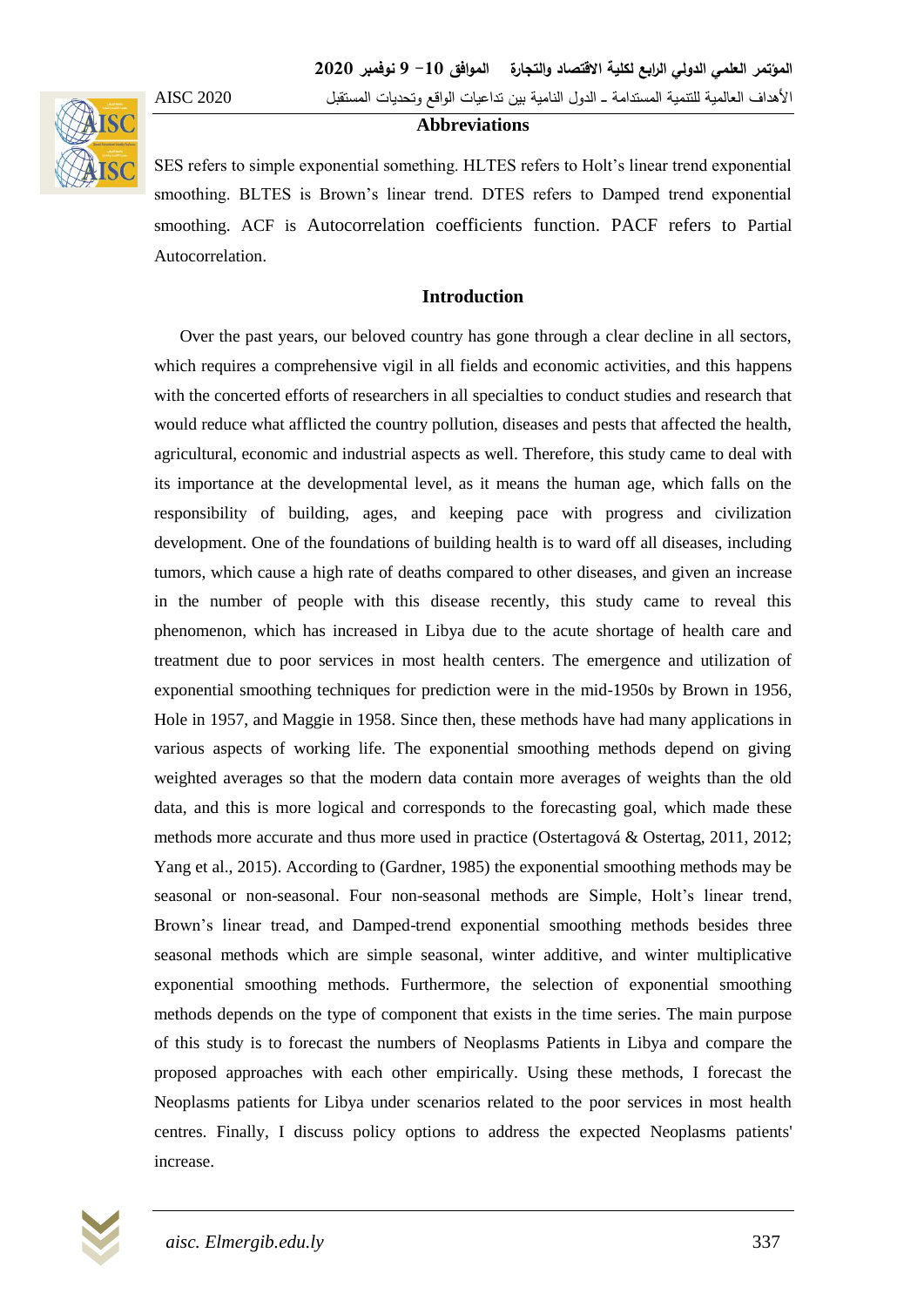

## **Material and Methods**

 **Material**. This section describes the case study which is regarded as an effective research approach to investigate and compare the proposed models with each other. This case study is adopted based on the steps discussed below.

**Data collection**. The efficiency and reliability of the proposed forecasting model, which used data of the Neoplasms patients in Libya covering a period of 10 years have been tested and demonstrated. In particular, the period covered by the data is from 2010 to 2019. The source of this information was Bureau of statistics and census Libya. The graphical plot of the series is presented in Figure 1.



**Figure 1:** Time series of Neoplasms patients (2010–1919)

**Evaluation of the forecasting performance indices**. This study employed the parameter significance test and three statistical indices to measure and evaluate the proposed approach and it's forecasting accuracy. The root square error (RMSE), mean absolute percentage error (MAE), and Bayesian information criterion (BIC) are used to measure the goodness-of-fit of models, with smaller values indicating a better forecasting performance (Ball, 2001; Wang & Hu, 2015).

These indices are defined as follows:

$$
RMSE = \sqrt{\frac{\sum_{t=1}^{n} e_t^2}{n}}
$$
 (1)

$$
MAE = \frac{1}{n} \sum_{t=1}^{n} |e_t|
$$
 (2)

$$
BIC = n \log(1 - R^2) + k \log(n) \tag{3}
$$

In Equations (1), and (2)  $e_t$  is the residual at time *t*,  $y_t$  is the observation at time *t*, and *n* is the length of the series. In Equation (3),  $k$  is the number of parameters fitted in the model,  $n$ is the number of observations and  $R^2$  is the proportion of the variance explained by the model.

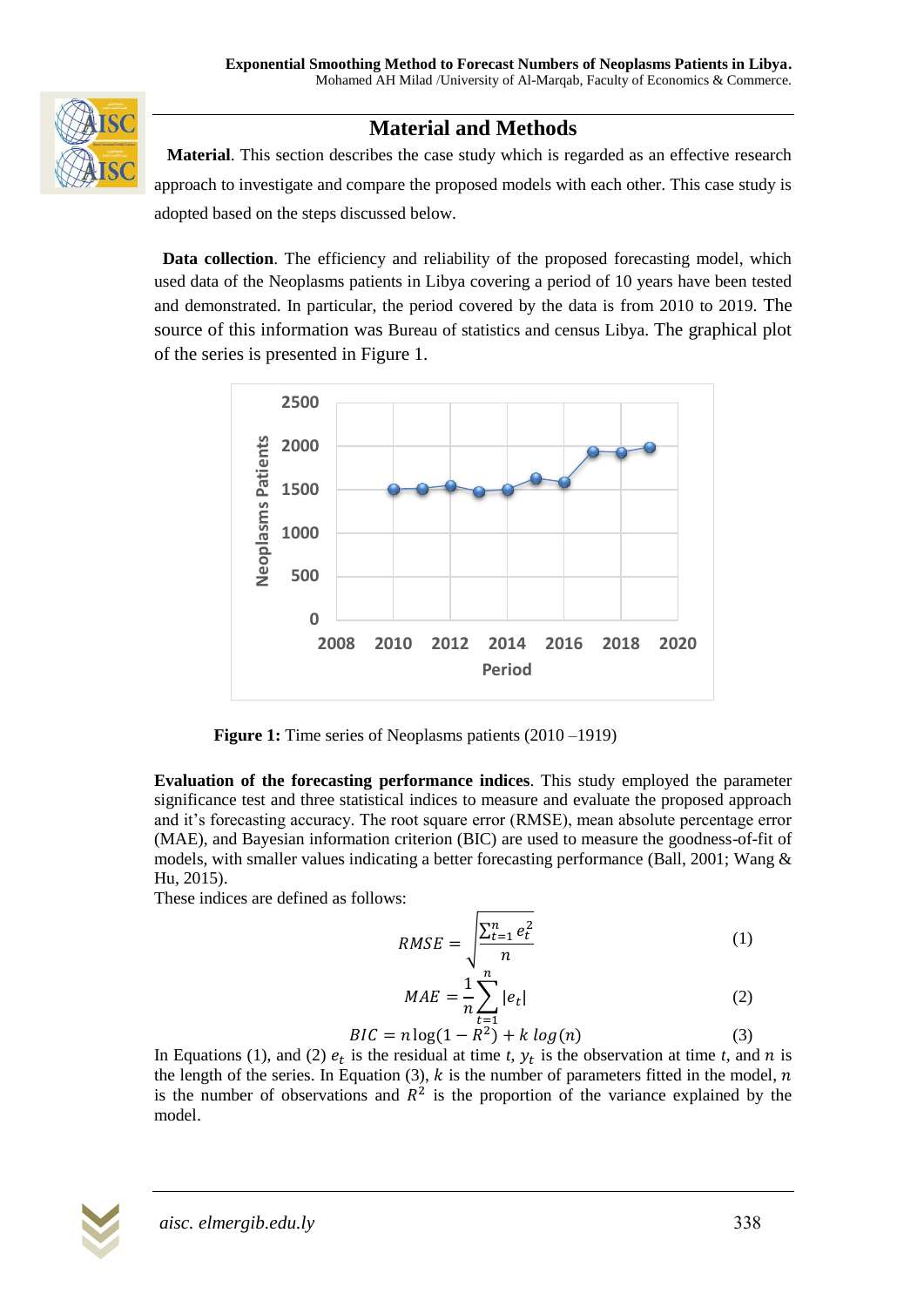

األهداف العالمية لمتنمية المستدامة ــــ الدول النامية بين تداعيات الواقع وتحديات المستقبل 2020 AISC

**Methods.** This section describes the methods proposed in this study, including the exponential smoothing methods such as Simple, Holt's linear trend, Brown's linear trend, and Damped-trend exponential smoothing.

## **I. Simple Exponential Smoothing (SES)**

The SES model is based on the premise that the time-series level must fluctuate around a constant level or change slowly over time (Ostertagová & Ostertag, 2012). As stated by (Soubhik Chakraborty, 2013), simple exponential smoothing is easily applied, and it produces a smoothed statistic once two observations are available. This model is appropriate for a series in which there is no trend or seasonality. Let the observed time series up to time period t upon a variable y be denoted by  $y_1, y_2, ..., y_t$ . Assume that we want to determine the forecast of  $y_t(1)$  of the next value  $y_{t+1}$  of the series, which is yet to be observed. Given data up to time period t-1, the forecast for the next time t is denoted by  $y_{t-1}$ . When the observation  $y_t$  becomes available, the forecast error is expressed as  $y_t - y_{t-1}(1)$ .

As mentioned, the forecast for the next period using the forecast error is calculated by taking the forecast for the previous period and adjusting it due to the simple method or single exponential smoothing. The simple exponential smoothing has a single-level parameter and can be described by the following equations:

$$
L(t) = \alpha Y(t) + (1 - \alpha)L(t - 1) \tag{4}
$$

**Forecast** 

$$
\hat{Y}_t(k) = L(t) \tag{5}
$$

Where  $\alpha$  is the level smoothing weight that lies between 0 and 1,  $L(t)$  is the old smoothed value or forecast for period t,  $Y(t) =$  is a new observation or actual value of the series in period t, and  $\hat{Y}_t(k)$  is the forecast for k periods ahead, i.e., the forecast of  $y_{t+k}$  for a certain subsequent time period  $t + k$  based on all data points up to time period t. The ARIMA model equivalent to the simple exponential smoothing model is the ARIMA (0, 1, 1) model with zero-order of autoregressive, one order of differencing, one order of moving average, and no constant (Fomby, 2008; Ramasubramanian).

## **II. Holt's linear trend exponential smoothing (HLTES)**

This model is appropriate for a series in which the trend is linear and there is no seasonality. Its smoothing parameters are level and trend, which are not constrained by the values of the other. Holt's model is more general than Brown's model but it may take longer to compute the larger series. Holt's exponential smoothing has level and trend parameters and three equations; the forecast can be identified as follows:

Level 
$$
L(t) = \alpha Y(t) + (1 - \alpha)L(t - 1) + T(t - 1)
$$
 (6)

Trend  $T(t) = \gamma (L(t) - L(t-1)) + (1 - \gamma)T(t-1)$  (7)

**Forecast** 

$$
\hat{Y}_t(k) = L(t) + kT(t) \tag{8}
$$

where  $L(t)$  denotes the level of the series at time t,  $T(t)$  denotes the trend (addition) of the series at time t,  $Y(t)$  is a new observation or actual value of series in period t, k is the number of periods to be forecast,  $\hat{Y}_t(k)$  is the forecast for k periods into the future,  $\alpha$  is the level smoothing weight for the data  $(0 < \alpha < 1)$ , and  $\gamma$  is the trend smoothing weight estimate ( $0 < \gamma < 1$ ).

Holt's exponential smoothing is similar to an ARIMA model with zero orders of autoregressive, two orders of differencing, and two orders of moving average (SPSS, 2013). (Chatfield et al., 2001) and (Taylor & Bunn, 1999) both confirmed that Holt's linear trend method is optimal for an ARIMA (0, 2, 2) model.

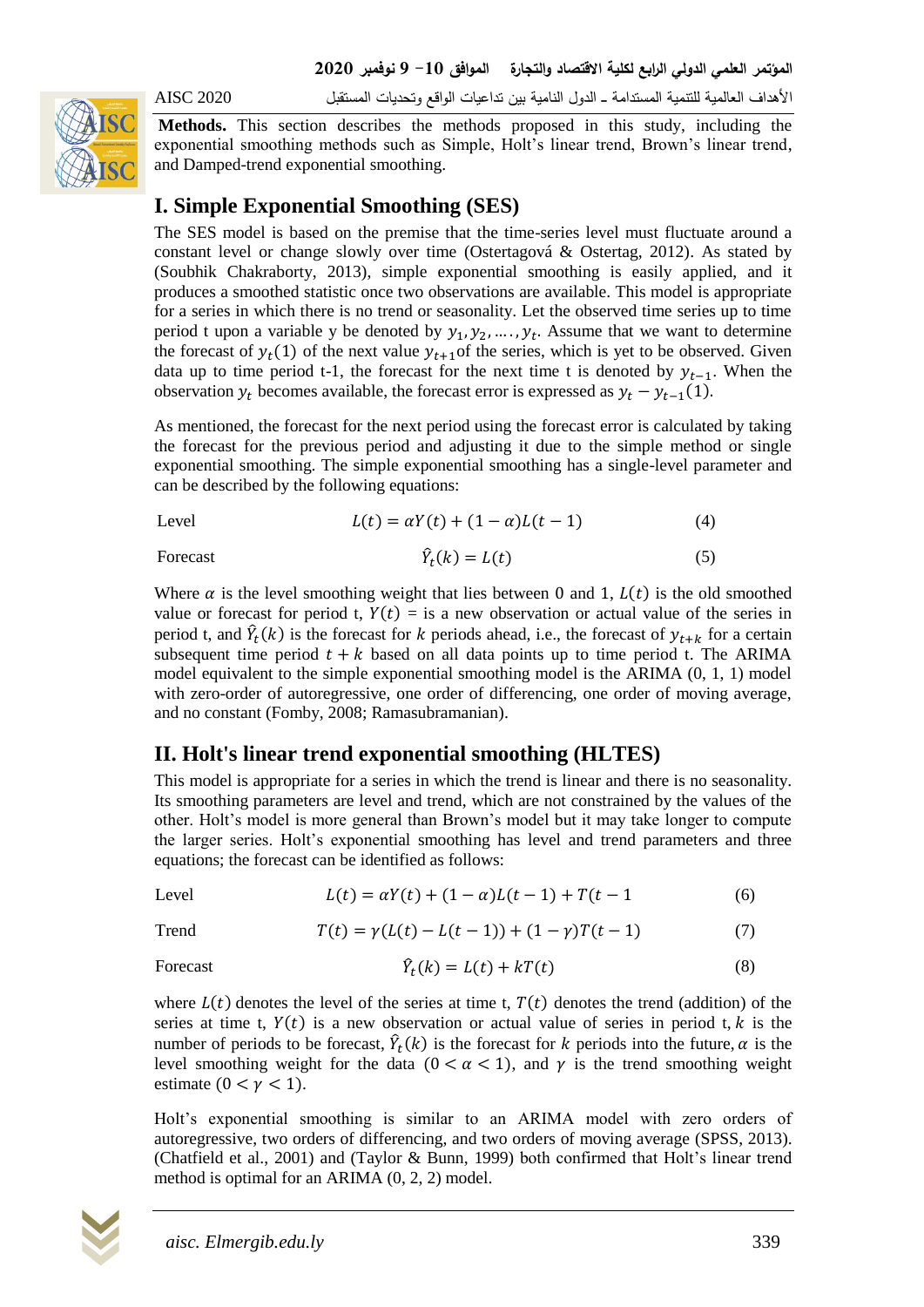

## **III. Brown's linear trend (BLTES)**

This model is appropriate for a series in which a linear trend and no seasonality are observed. Its smoothing parameters are level and trend, which are assumed to be equal. Thus, Brown's model is a special case of Holt's model. Brown's exponential smoothing has level and trend parameters and can be described by the following three equations:

$$
L(t) = \alpha Y(t) + (1 - \alpha)L(t - 1)
$$
\n(9)

$$
T(t) = \alpha (L(t) - L(t-1)) + (1 - \alpha)T(t-1)
$$
\n(10)

$$
\hat{Y}_t(k) = L(t) + ((k - 1) + \alpha^{-1})T(t)
$$
\n(11)

Where  $L(t)$  is the exponentially smoothed value of  $y_t$  at time t,  $T(t)$  is the double exponentially smoothed value of  $y_t$  at time t,  $\alpha$  is the smoothing constant (0 <  $\alpha$  < 1), and  $\hat{Y}_t(k)$  is the forecast for period t. The ARIMA model equivalent to the linear, exponential smoothing model is the ARIMA (0, 2, 2) model (Fomby, 2008).

## **IV. Damped trend exponential smoothing (DTES)**

Damped-trend exponential smoothing has level and damped trend parameters and can be described by the following equations:

$$
L(t) = \alpha Y(t) + (1 - \alpha)(L(t - 1) + \emptyset T(t - 1)),
$$
\n(12)

$$
T(t) = \gamma (L(t) - L(t-1)) + (1 - \gamma) \, \phi \, T(t-1), \tag{13}
$$

$$
\hat{y}_t(k) = L(t) + \sum_{i=1}^{k} \phi^i T(t)
$$
\n(14)

Where  $L(t)$  and  $T(t)$  are the level and trend components of the series. Two smoothing parameters exist, namely,  $h_1$  and  $h_2$ , for the level and trend, and an autoregressive-damping parameter  $\varphi_i$  is used to control the growth rate of the forecasts. It is functionally equivalent to an ARIMA (1, 1, 2) (SPSS, 2013).

### **Results and Discussion**

**Results:** The first step in developing the exponential smoothing model is to check the stationary pattern of the time series. The data were collected from 2010 to 2019, as shown in Figure 1. Corresponding to the sequence of value for a single variable in ordinary data analysis, each case (row) in the data represents an observation at a different time. The observations must be taken at similarly spaced intervals. According to Figure 1, the oscillations (differences) between the observations at the beginning of the series were low during the period from 2010 to 2016, whereas increased oscillations in subsequent years were observed. This observation indicates the instability of the variance. Furthermore, a clear increase in the time series was

observed, which indicates the heterogeneity of the mean. The dataset does not have stationary invariance; that is, a natural logarithm transformation is required to give the

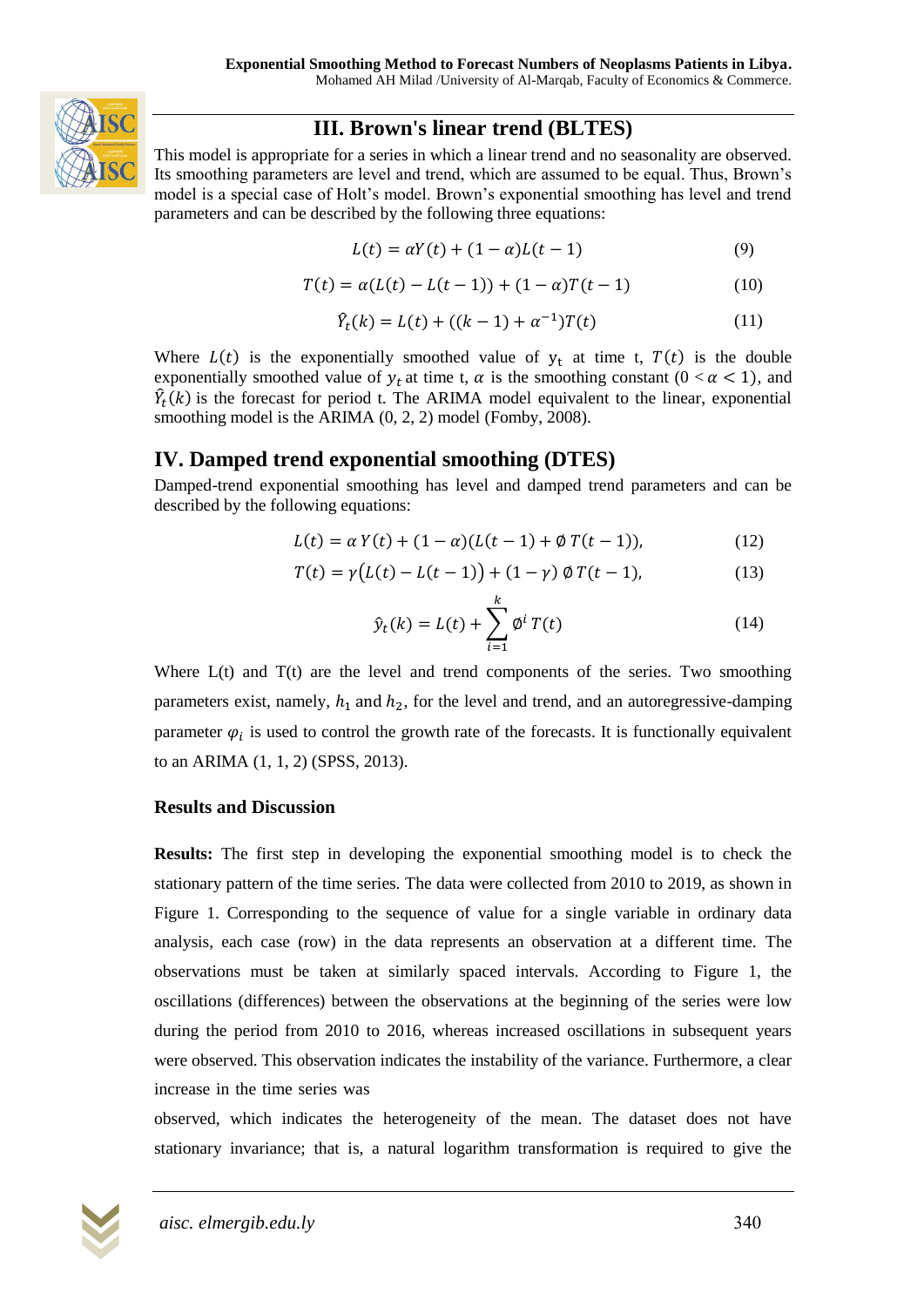



dataset a constant variance. Finally, the dataset is not stationary in mean; that is, a difference is required to provide a constant mean.



Transforms: natural logarithm, difference(1)

**Figure 2:** Time series after transforms and differencing of order one.



**Figure 3:** ACF and PACF of residuals of Neoplasms Patients.

At this point, I examine the data regarding ACF and PACF. As evident in Figure 3, they are insignificant, indicating that the model can interpret the general trend. The study reported in this paper compares all the above-mentioned models following various steps to test the significance of the estimated parameters and measures the forecasting error.

**First step** - **Testing the significance of the estimated parameters**. This step tested the significance of the estimated coefficients of Neoplasms patients' models.

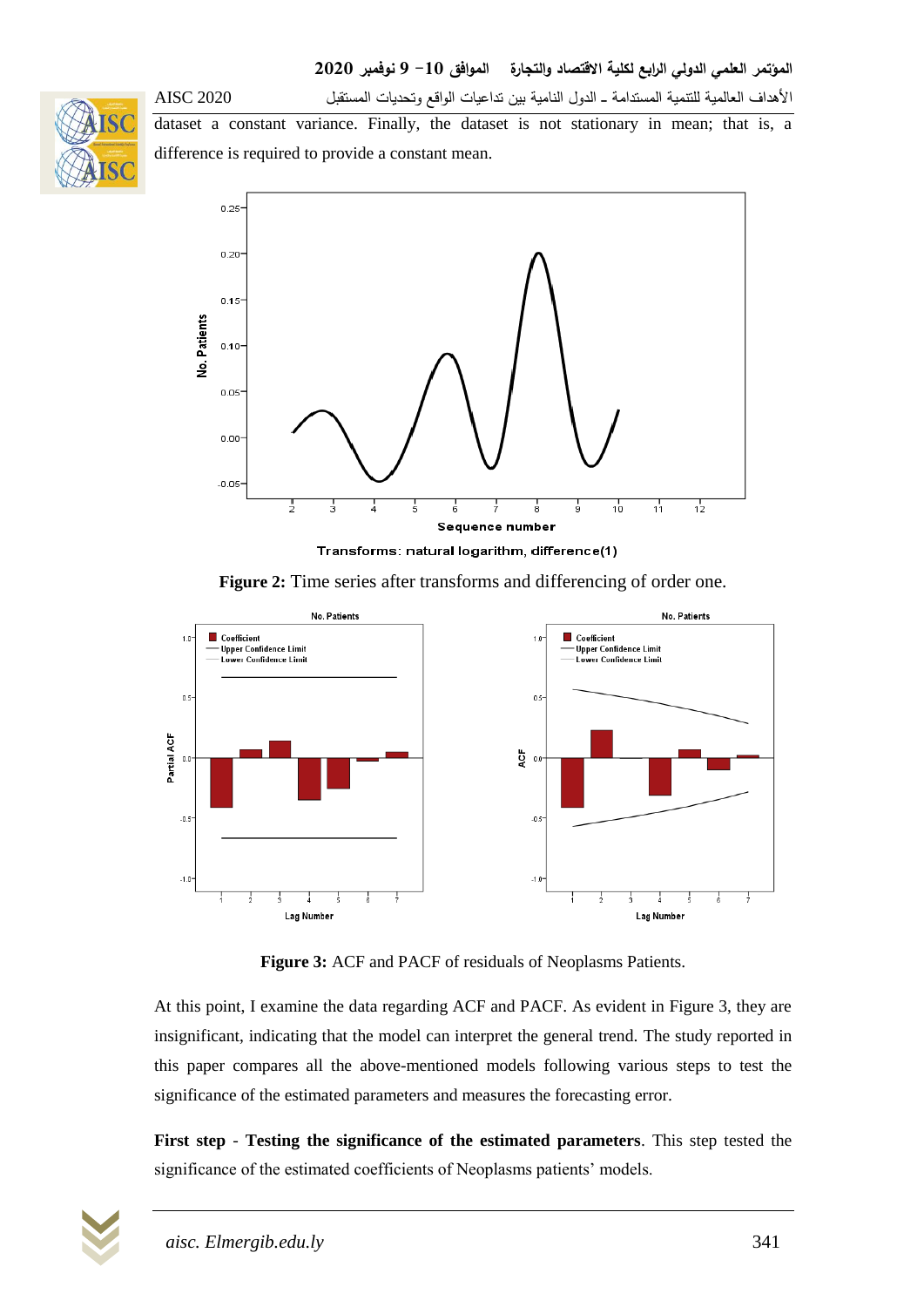

Table 1. Results of testing the significance of the estimated parameters of the exponential smoothing models

| Model        | Parameters                    | Estimation | Standard<br>error | p-value |
|--------------|-------------------------------|------------|-------------------|---------|
| <b>SES</b>   | Alpha (level)                 | 0.897      | 0.236             | 0.026   |
|              | Alpha (Level)                 | 0.001      | 0.294             | 0.997   |
| <b>HLTES</b> | Gamma (Trend)                 | 0.000      | 109.97            | 1.000   |
| <b>BLTES</b> | Alpha (level and Trend)       | 0.461      | 0.133             | 0.007   |
| <b>DTES</b>  | Alpha (level)                 | 0.000      | 0.406             | 1.000   |
|              | Gamma (Trend)                 | 0.001      | 6969.7            | 1.000   |
|              | Phi (Trend damping<br>factor) | 0.999      | 0.017             | 0.000   |

Source: Own data calculations

Table 1 presents the p-values for the estimated coefficients of all Neoplasms patients in Libya. The p-values for the estimated coefficients of the SES model and BLTES model are less than 0.05, indicating that they are highly significant. However, the p-value for at least one of the estimated coefficients of the HLTES model and DTES model are greater than 0.1. This finding implies that the values are insignificant at the 0.05 level.

As shown in Table 2, the four models, namely, the SES model, BLTES model, HLTES model and DTES model are compared. The comparison among these models focused on various measures of error. The results of the forecasting performance of these four models are summarized in Table 2 below:

| Models       | <b>BIC</b> | <b>RMSE</b> | <b>MAE</b> |
|--------------|------------|-------------|------------|
| <b>SES</b>   | 9.925      | 127.427     | 70.982     |
| <b>HLTES</b> | 9.968      | 125         | 85.28      |
| <b>BLTES</b> | 9.817      | 120.7029    | 70.428     |
| <b>DTES</b>  | 10.14      | 122.83      | 85.72      |

**Table 2:** Statistical measures of forecast error for the Neoplasms Patients in Libya

Source: Own data calculations

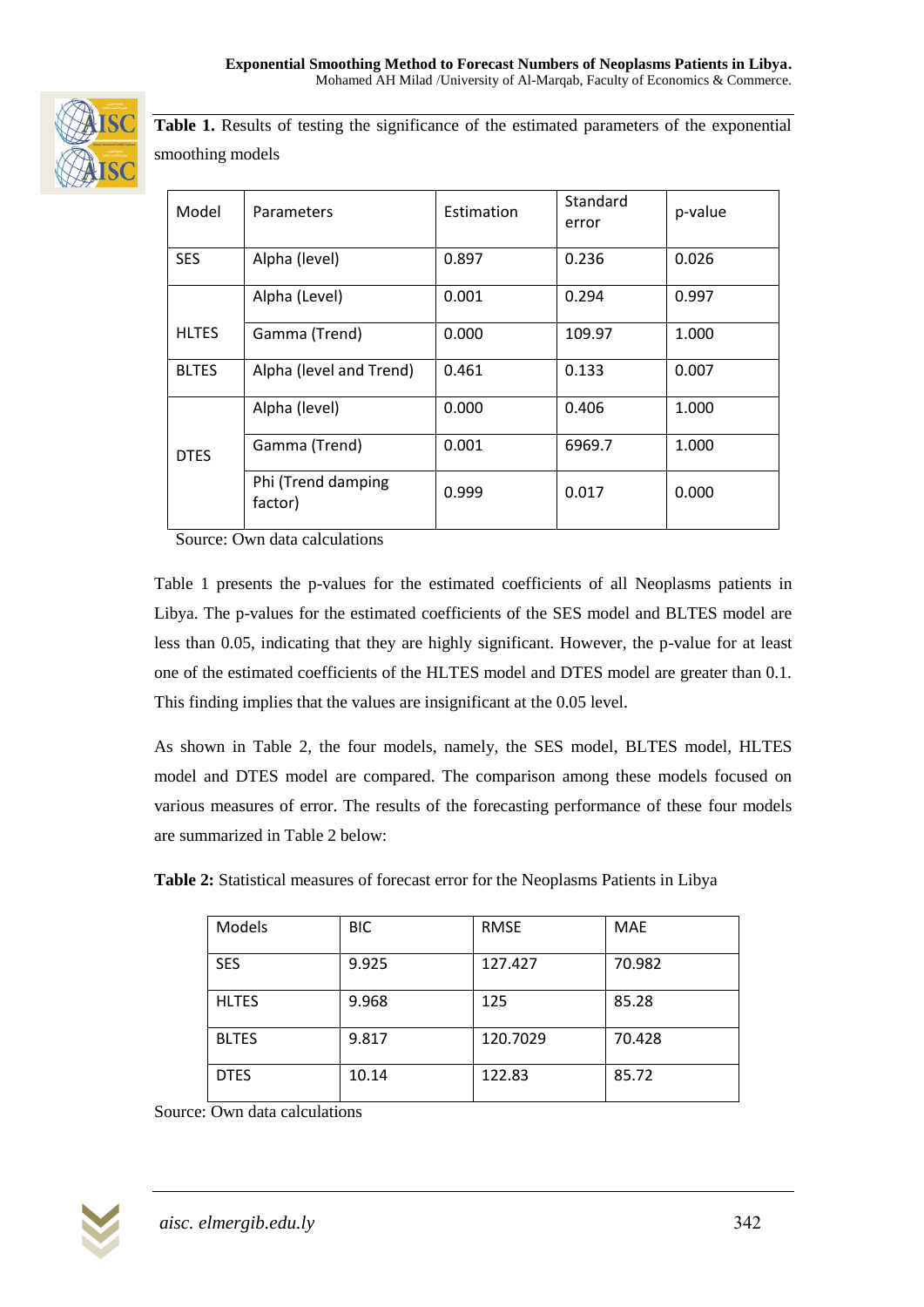

األهداف العالمية لمتنمية المستدامة ــــ الدول النامية بين تداعيات الواقع وتحديات المستقبل 2020 AISC The results of the comparison between the four abovementioned models in terms of their forecasting performance in Table 2 include the BIC, RMSE, and MAE. Figure 4 also illustrates the results generated from such robustness assessment of the different methods. The forecasting performance of these different models upon further comparison is indicated by each bar that shows the number of best forecasts obtained by its corresponding model in terms of a specified accuracy measure.



Figure 4: Results of the comparison of the forecasting performance among the different models.

The author interpreted and discussed the relevant issues according to the results illustrated in Table 2 and Figure 4

**Discussion.** The previously stated experimental design and methodologies employed in the current study aimed to show the experimental forecasts of the Neoplasms Patients in Libya. Subsequently, the forecasting performance of the models was evaluated by testing the significance of the estimated parameters and three main measurements criteria. The results presented in Table 2 and Figure 4 revealed that the BIC, RMSE and MAE values of BLTES are 9.817, 120.7029, and 70.428, respectively, for the time series of the Neoplasms patients in Libya. Such results clearly indicate that the BIC, RMSE, and MAE values are lower than those of other models. A further comparison of all models used in the present study shows that the BLTES model achieved the best performance among all models because its fit was the best. The ACF and PACF of the residuals are presented in Figure 5. After fitting the model, the residuals should only be white noise to obtain a good forecasting model. In

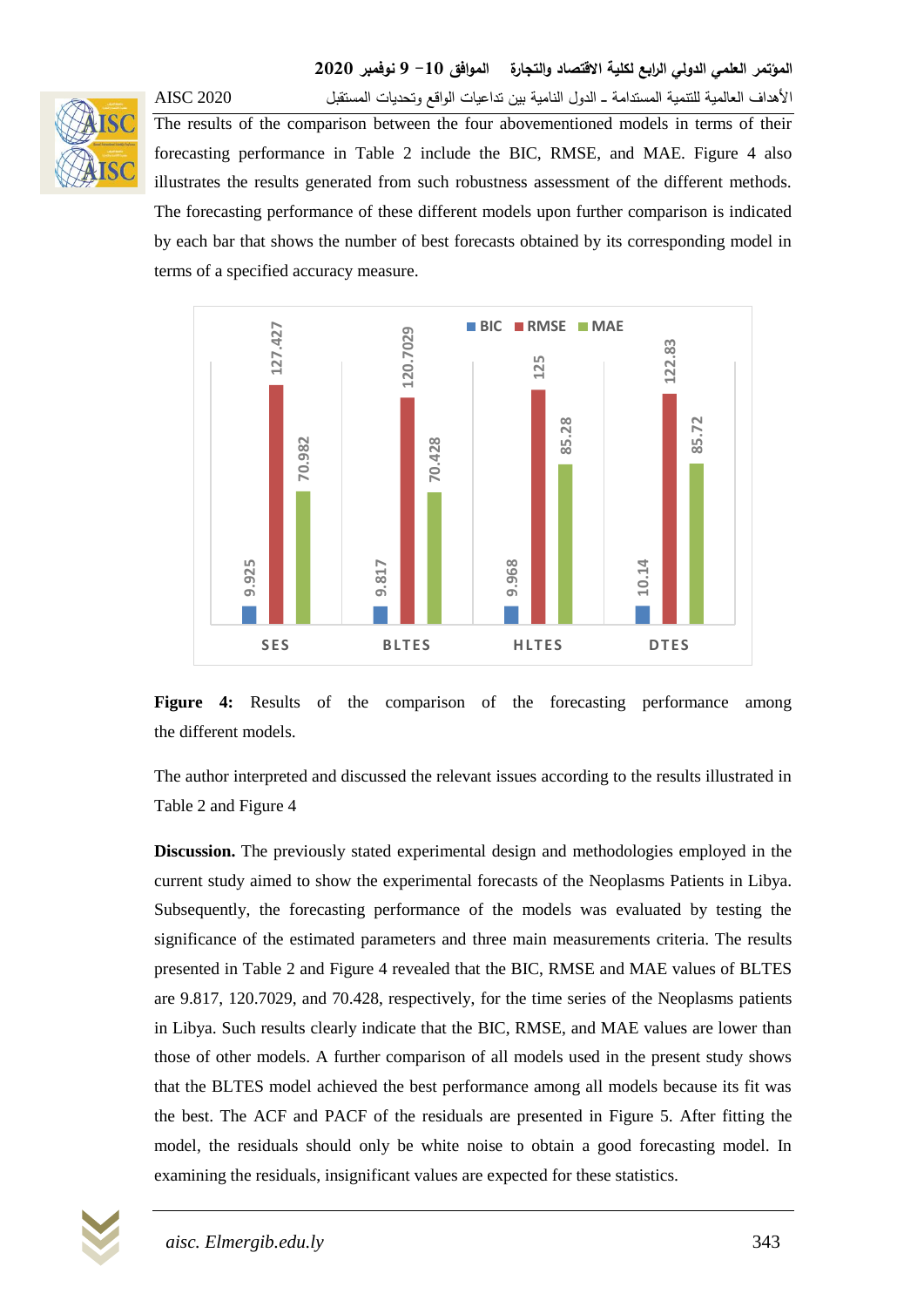



Figure 5: ACF and PACF of the residuals of Neoplasms Patients from the fitted BLTES model.

As shown in Figure 5, the ACF and PACF of the residual errors are insignificant, thereby implying that the BLTES model is good and suitable for forecasting Neoplasms Patients in Libya.

## **Forecasting Neoplasms patients in Libya**

Once a model is identified, its parameters are estimated and its diagnostics are checked. The model can then be used to forecast the future values of a time series. Fitted exponential smoothing models can be used to run forecasts for future values of the time series by using the forecast BLTES function in the forecast package. Figure 6 presents the actual values for the years of 2010 to the years 2019 and the predicted values for the next 2 years using our BLTES model.



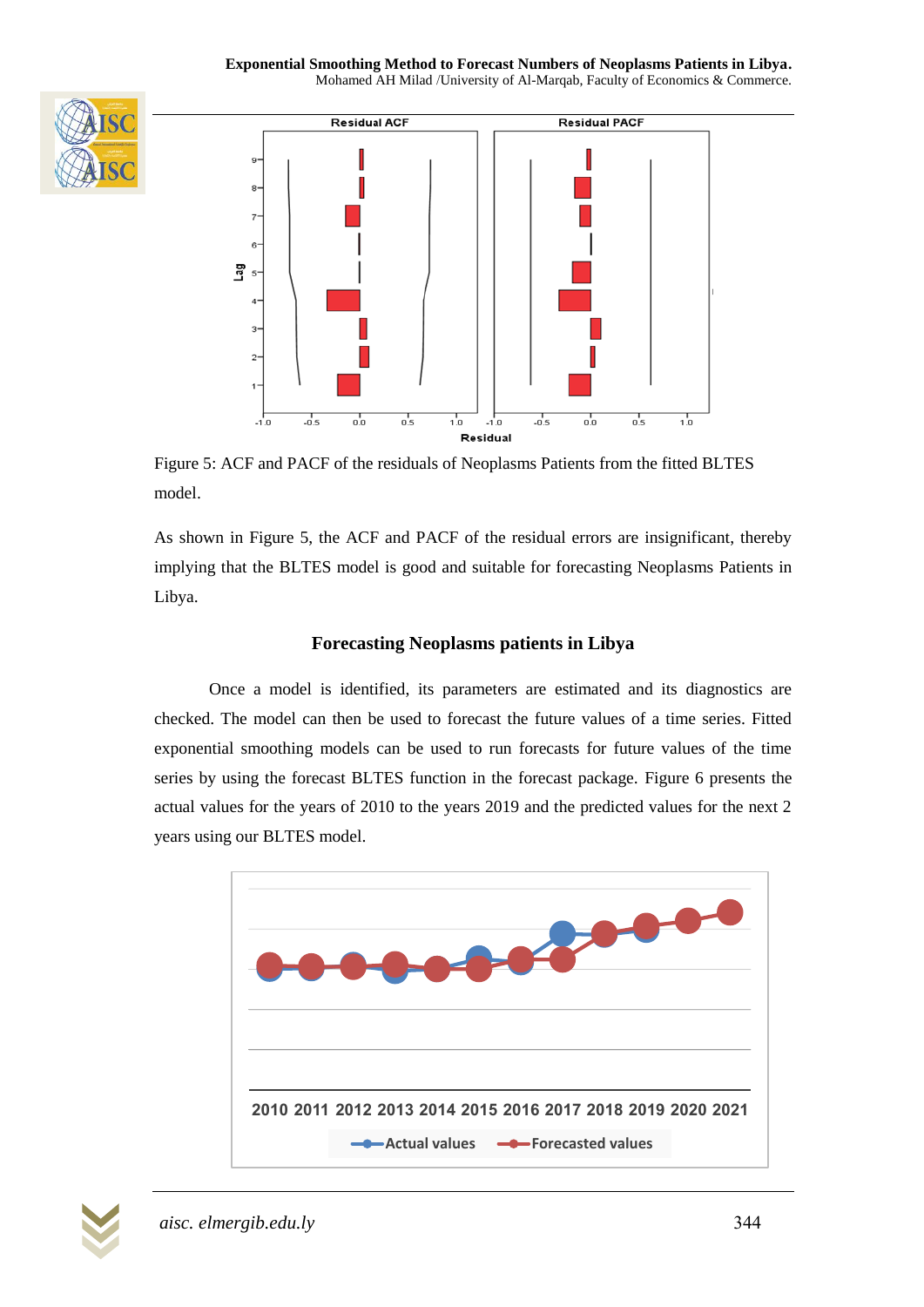

األهداف العالمية لمتنمية المستدامة ــــ الدول النامية بين تداعيات الواقع وتحديات المستقبل 2020 AISC

**Figure 4.16:** Forecast for the production of Neoplasms Patients in Libya

The selected model demonstrates excellent performance as reflected in its explained variability and predictive power. Therefore, the results of the model show an increase in the numbers of Neoplasms Patients in Libya during the next two years. As shown in the above Figure, this increase showed the same behaviour of the original series.

### **Conclusions**

The present study proposed and evaluated a method for forecasting of Neoplasms Patients in Libya. The proposed models and the exponential smoothing (SES, HLTES, BLTES, and DTES) models, were evaluated by comparing them to each other based on the time series of Neoplasms Patients in Libya. This study has a useful contribution to the literature because it represents the first empirical study that applied the exponential smoothing method in this research area. The results provided evidence of the importance and value of such BLTES method as a powerful forecasting method that improves or increases the prediction accuracy of the numbers of Neoplasms Patients as well as enhances forecasting methods in the Libyan context. As observed from the results an increase in the Neoplasms patients in Libya. For this purpose, I recommend taking the results of this research, which showed an increase in the number of Neoplasms patients over time, which requires taking appropriate measures to stop this growth. Future research would benefit better from this research by focusing on other methods, which use data from a broad sample of Neoplasms in the Libya context and by comparing their findings with the research results.

الملخص

لعبت نماذج النتبؤ أدوارًا مهمة في العديد من التطبيقات لأكثر من قرن. إذا كانت حدود الخطأ في النموذج موزعة توزيعاً طبيعياً يمكن لمنموذج إنتاج نتائج تنبؤ أكثر دقة. وقد طورت الدراسة الحالية تقنيات موثوقة لنموذج تتبؤ لعدد مرضى الأورام في ليبيا. تم استخدام أسلوب التمهيد الأسي البسيط و طريقة التمهيد الأسي الخطي لهولت وطريقة التمهيد الأسي الخطي لبراون و طريقة التمهيد الأسي الخطي المتباطئ لاستخراج المعمومات التي تساعد عمى تعزيز دقة التنبؤ بحاالت المرضى. تغطي البيانات التي تم الحصول عميها الفترة ما بين سنة 2010 الي سنة 2019. واستنادا إلى نتائج الدراسة الحالية ، كشفت النتائج أن طريقة التمهيد الأسي الخطي لبراون تقدم معلومات احتمالية أكثر مما يحسن النتبؤ بمرضى الأورام في ليبيا. وفقًا لمهذا النموذج ، نتتبأ الدراسة بحالات جديدة في العامين المقبلين وهي في نزايد. وتوصي الدراسة بالعمل على الإجراءات المناسبة لوقف هذه الزيادة.

الكممات الدالة: التنبؤ، التمهيد األسي ، حاالت األورام